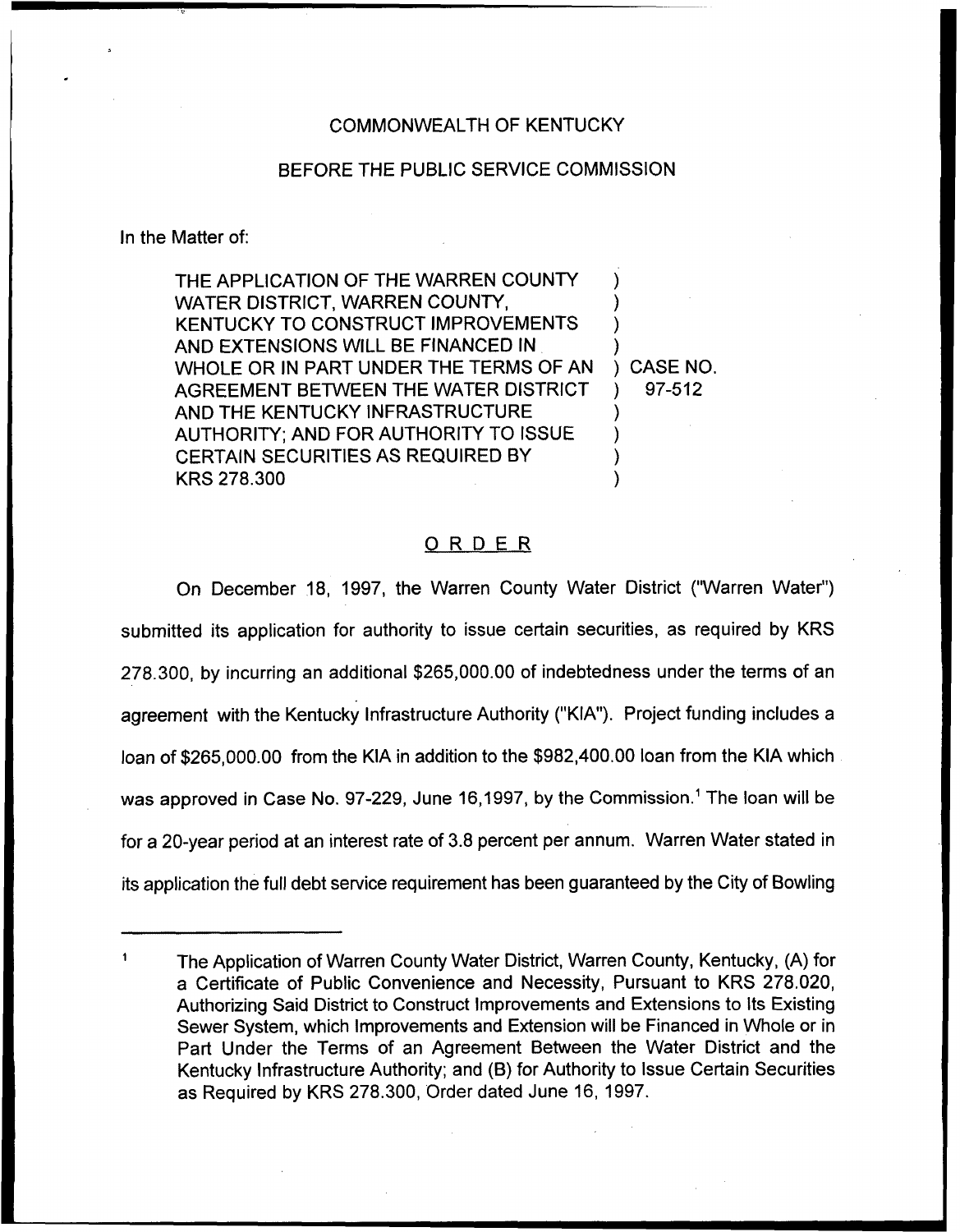Green and Warren County, Kentucky, and that its existing rates are adequate to meet the annual costs of the addition to the sewer system.

The Commission, having considered the evidence of record and being otherwise sufficiently advised, finds that Warren Water's proposal to incur this additional \$265,000.00 loan is for a lawful object within Warren Water's corporate purpose, is necessary, appropriate for and consistent with the proper performance of its service to the public, and should therefore be approved.

IT IS THEREFORE ORDERED that:

Warren Water is authorized to incur an additional \$265,000.00 of  $1<sub>1</sub>$ indebtedness with the KIA, at an interest rate of 3.8 percent per annum.

2. Warren Water shall, within 30 days after issuance of the securities, advise the Commission in writing of the date or dates of issuance of the securities, the price paid, the interest rate, the purchasers, and all fees and expenses, including underwriting discounts or commissions, or other compensation involved in the issuance and distribution.

3. The proceeds from the transactions authorized herein shall be used only for the lawful purposes specified in Warren Water's application.

Nothing contained herein shall be construed as a finding of value for any purpose or as a warranty on the part of the Commonwealth of Kentucky or any agency thereof as to the securities authorized herein.

 $-2-$